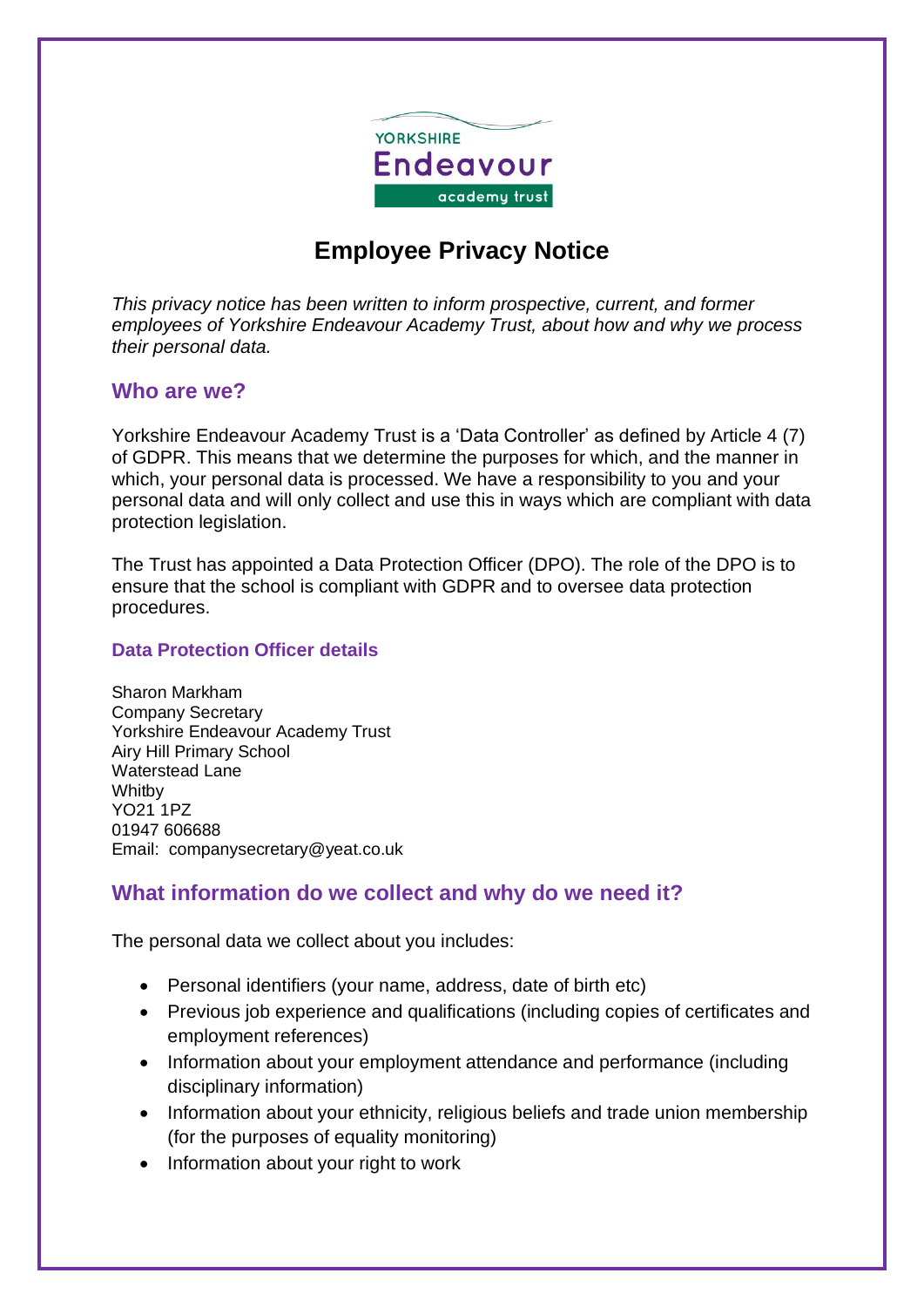- Relevant medical information which affects your employment
- Emergency contact information of those individuals you identify
- Financial information, including bank account information, tax, national insurance and pension contributions to facilitate salary payments

We process your information for the reasons outlined below. This is in order to fulfil our obligations associated with your employment in line with Article 6 (1)(a) and Article 9 (2)(b) of GDPR:

- Contractual requirements
- Employment checks e.g. right to work in the UK
- Salary requirements

# **Photographs**

We expect all employees of the Trust to wear photographic ID. We will seek your consent to use your photo on our website. Please note that you can withdraw this consent at any time.

# **Who has access to your personal data?**

Your information will only be made available to those who need it to do their job in relation to your employment. This includes your line manager(s), the business manager, and relevant administrative staff.

Your name, job title, work email address, telephone number, photograph and office base will be available in our internal telephone directory which is accessible to all colleagues.

# **Who do we share your personal data with?**

We will share your information with the following organisations:

- HM Revenue & Customs
- Department of Work and Pension, if applicable
- Pension Fund/Teachers' Pensions fund
- Any salary sacrifice arrangement you sign up to eg a charity, Everybody **Benefits**
- Your trade union, if applicable
- Examining bodies, if applicable
- Payroll administrator (North Yorkshire Payroll Services)
- Disclosure and barring service to conduct criminal record checks, if applicable
- Prospective future employers, landlords, letting agents, or mortgage brokers where you have asked them to contact us to seek a reference

We have duties under the Freedom of Information Act 2000 to disclose information we hold unless there is a very good reason to withhold it. Therefore we may disclose